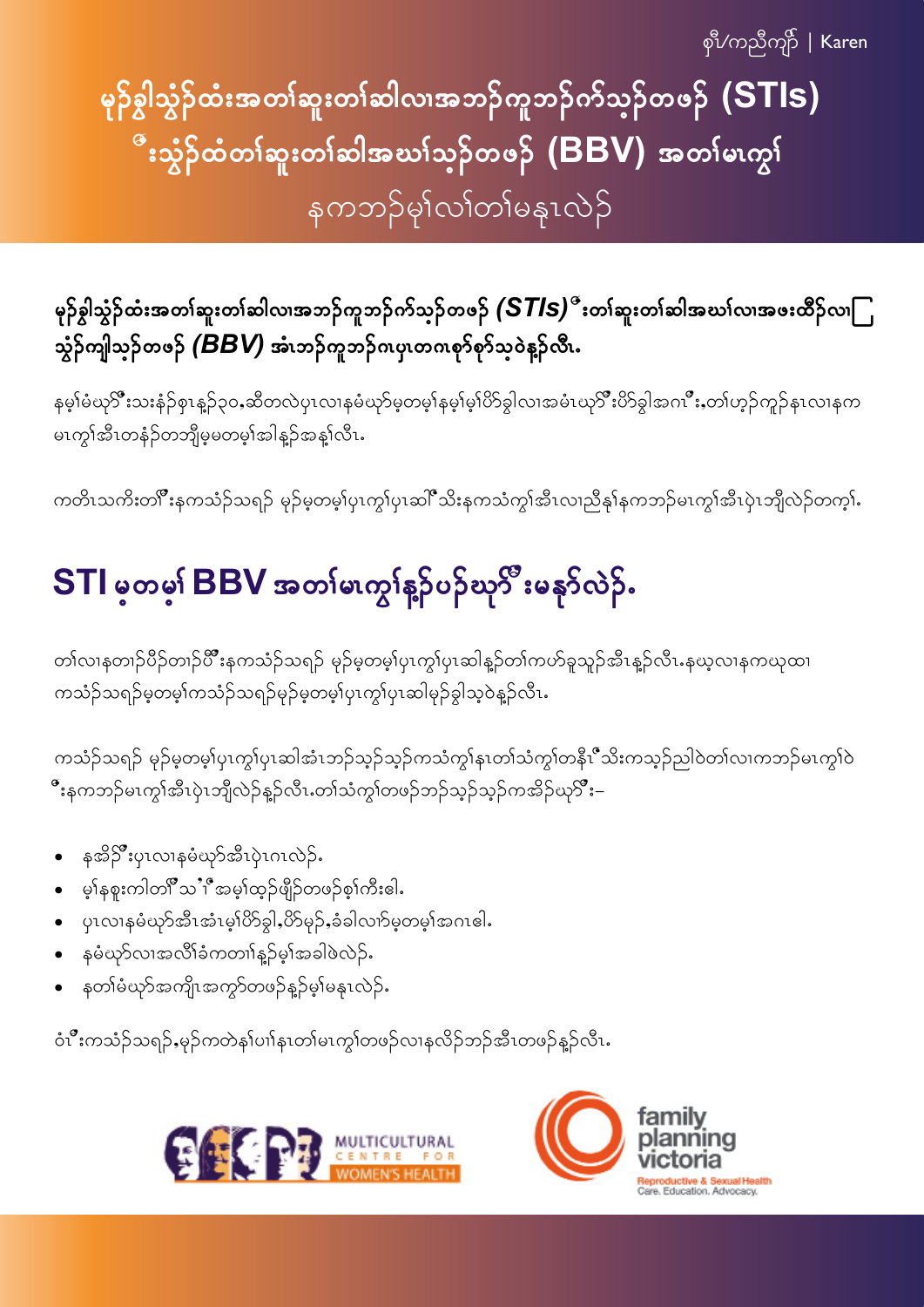စုံ $V$ ကညီကျာ် | Karen

မုဉ်စွါသွဲဉ်ထံးအတ<sup>ု</sup>်ရားတ<sup>ု့</sup>ဆါလ၊အဘဉ်ကူဘဉ်ကိုသ္**ဉ်တ**ဖဉ်  $\left(\text{STIs}\right)^{\alpha}$ းသွ်ဉ်ထံ $\bigcap$ တ<sup>န်</sup>အူးတ<sup>န်</sup>ဆါအဃ<sup>န်</sup>သဉ်တဖဉ် (BBV) အတ<sup>န်</sup>မဟွ**န်** နကဘဉ်မှါလျတစ်မနုးလဲဉ်

#### လ၊ STI တ၊်မၤတ္ပါအဂိါတ၊်ကသံကျွန်းလ၊–



ဆံဉ်ထံအိ





တ႞ထ္ပါအိ



နိ<sup>ု</sup>ခ်ိအတါမၤကွၢ်ဲဖနမ့ၢ်အိဉ်ိဳးတၢ်ပနိဉ်တဖဉ်**.** 

ဘဉ်သ့ဉ်သ့ဉ်နကဘဉ်ဘ့ဉ်လီၤနဆ့တုၤလၢနယိၢိဖိလာ်ဖဲတၢ်လိၢ်သႛၢဖဲတၢ်ဟ့ဉ်ကူြ **ှ**င့်လှ အလိၢိန္ဉ်ာလီၤႉကသံဉ်သရဉ်မှဉ်သ့ဉ်တဖဉ်အံၤမ့ၢ်ပှၤစဲဉ်နီၤလၢအဟ်ကဲနတၢ်ခူသူဉ်

န့}်လီၤ.

#### လ၊ BBV တ<sup>န်</sup>မဟုဒ်အဂိ တၢ်ကသံကွၢ်နၤလ၊–



တၢ်အိဳလ၊တၢ်ဟံးနျ်အီၤသ္ဥ်တဖဉ်အံၤဘဉ်တၢ်ကိႏ အီၤလ၊တၢ်ဆူးတၢ်ဆါပိညါအတၢ်မၤက္ဂၢ်တဖဉ်ိဳး တၢ်ကဆု၊အီၤဆူတၢ်မၤက္ဂၢ်အ**ၢ**ီသိးကသမံသမိးမ**ြ** ၤက္ဂ<sup>ု်</sup> STIs မှတမ္<sub></sub>၊် BBVs န္5လီး.

ကယံာ်ဝဲိဉ်တုၤ၁နွံသ့ဝဲိဉ်လၢအစၢကဟဲကုၤတုၤဆူ ကသံဉ်'ၢးအဂ်ိၢလိၤႉ

ဘဉ်သွဉ်သွဉ်နကလိဉ်ဘဉ်တၢ်သွဉ်ဆၢဖးကတိၢ်ယု**ိ း** ကသံဉ်သရဉ် မှဉ်မှတမ့)်ပုၤက္ဂါပုၤဆါ်ီသိးကတၢဉ် ပိဉ်တၢဉ်ပီအစၢတဖဉ်အင်္ဂိုလီၤ.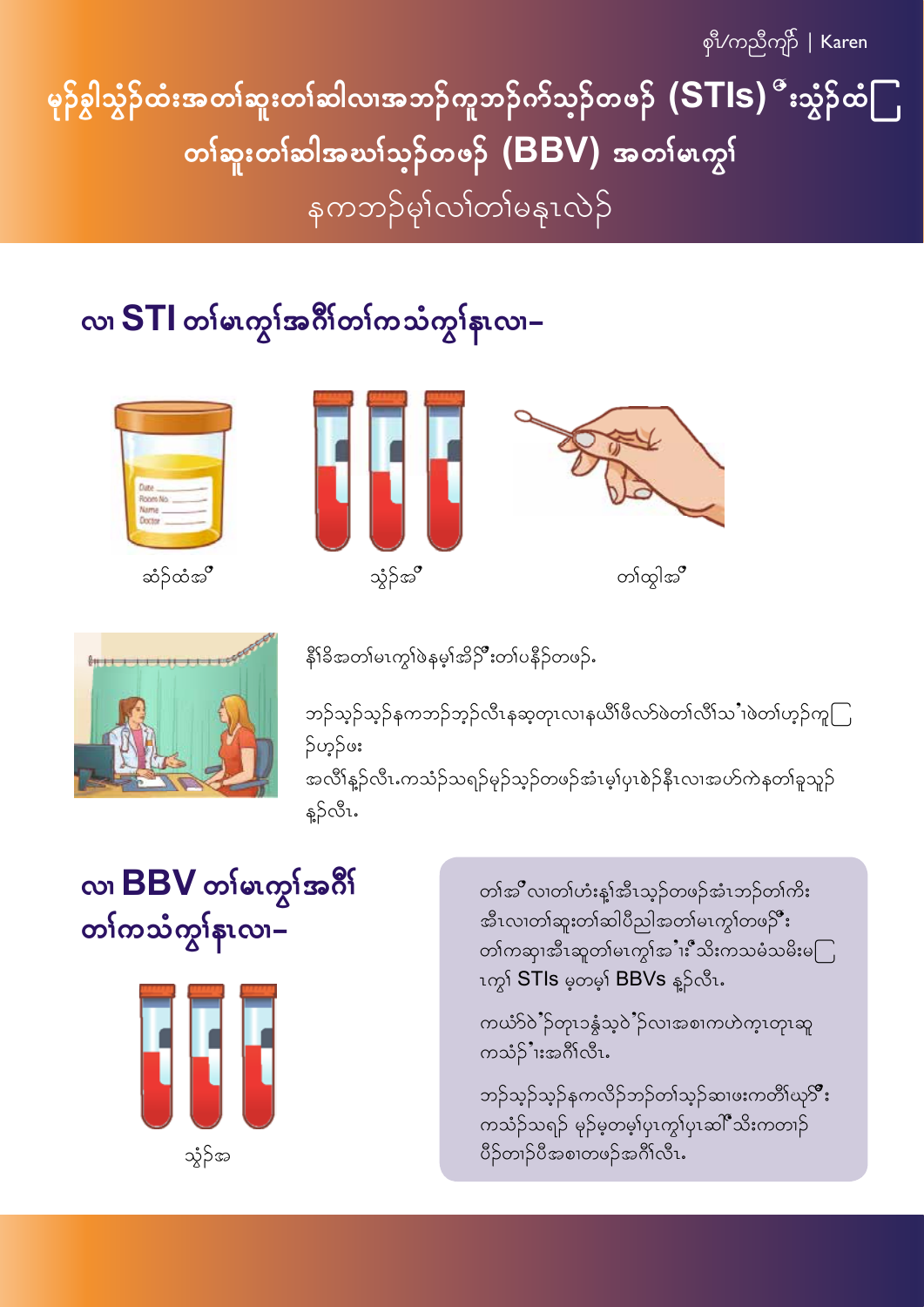## မုဉ်စွါသွံဉ်ထံးအတၤ်ဆူးတၤ်ဆါလၢအဘဉ်ကူဘဉ်က်သ္ဉ်တဖဉ်  $\mathsf{(STIs)}$  ီးသွံဉ်ထဲ $\Box$ တ<sup>န်</sup>ရှားတ<sup>န်</sup>ဆါအဃ<sup>န်</sup>သဉ်တဖဉ် (BBV) အတ<sup>န်</sup>မဟွန် နကဘဉ်မှါလါတါမနုၤလဲဉ်

### STI မှတမှု BBV တုမ်းကွာ်အီးအတုပ်လက်ဘူဉ်လက်စူးအိဉ်ထဲလဲဉ်.

နမ့္ပ်က္ဆိ**ုး Medicare** ခႏိႆးႇတ္ပါဆူးတၤ်ဆါပီညါအတၤ်မၤက္ဂၤ်သ္ဥတဖဉ်အံၤဘဉ်သူဉ်တၤ်ကဟံးန္ၤ်အဘူးအလဲလၤ Medicare အဖိလာ်နူဉ်လီး.

တၢ်အံၤအခ်ိပညိမ့ၢ်ဝဲတၢ်အဘူးအလဲအံၤဘဉ်တၢ်ဟှဉ်လီၤအီၤခီဖျိပ<sup>်ာ</sup>ဉ်ိဳးနတဘဉ်ဟ့ဉ်အဘူးအလဲဘဉ်န္<sub></sub>ဉ်လီၤႉ

ကသံဉ်ႛၢးအတၢၲသ့ဉ်ဆၢဖးကတိၢၲအတၢၲလၢာ်ဘူဉ်လၢာ်စ္ၤအံၤဘဉ်သ့ဉ်ကလီၤဆီ၀ဲႛဉ်ိႛးသန္ၤထိဉ်အသးလၢတၢၲလိၢၳလၢြ နလဲၤအီၤန္}်လီၤ–

- ကသံဉ် ၊းတနီၤအံၤကဟံးန့၊်အဘူးအလဲလၢတၢ်သ့ဉ်ဆၢဖးကတိၢ်အဂိၢ်လ၊  $\sf{Medicare}$  အဖိလာ်ဖဲနမ့၊်အိဉ် ိဳးန္ Medicare<sup>°</sup>း မှတမ့<sup>ှ</sup>ဆူဉ်ချ့တၢ်ကွၢ်ထွဲခးအခါန္**ဉ်**လီး.
- ကသံဉ်ႛၢးတနိၤန္ဉ်ကယ့လၢနကဟ့ဉ်လၢနကျိဉ်နစ့ႛဉ်န၀ဲလၢအအါန္ဉာိတၢ်အုဉ်ကီၤန္ဉာ်လီၤႉတၢ်အံၤအဓိပညိမ့ၢ်ဴဝဲ နကဘဉ်ဟ့ဉ်အဘူးအလဲလၢနတၢ်သ့ဉ်ဆ၊ဖးကတိဉ်အင်္ဂါန္ဉ်လီၤႉ
- နမ့္ပ်တအိဉ်ိဳးခႏိုးဖျါလၢနကဘဉ်ဟ့ဉ်တၢ်သ့ဉ်ဆ၊ဖးကတိၢ်အဘူးအလဲလ၊လ၊ပှဲၤပှဲၤန္ဉာလီၤ

တချုးလၢနလဲၤထံဉ်လိာ်သးအခါနူဉ်နကိႏကသံဉ်ႛ၊ႏိဳးသံကွၢ်ဘဉ်ဃးတၢ်လၢာ်ဘူဉ်လၢာ်စ့ၤသ့ဝဲႛဉ်နူဉ်လီၤႉ

နမ့ၢ်လိဉ်ဘဉ်ကသံဉ်ကသိမ့တမ့ၢ်တၢ်ကူစါယါဘျိုးဳႇဘဉ်သ့ဉ်သ့ဉ်ကအိဉ်ိဳးတၢ်လၢာ်ဘူဉ်လၢာ်စ့ၤဖဲကသံဉ်ႆၢးမ့တမ့ၢ်ကသံဉ် .<br>ကျးန္}လီၤ.

## ဖဲနလဲၤဆူ Family Planning Victoria (ဟဲ့) ဖိဆီဖိတ၊် တိ9်ကျဲၤဘံးထိရံယါ )အခါန္β်ႇနကဘဉ်မှၤ်လၤ်တၤ်မနုၤလဲဉ်–

Family Planning Victoria အံၤဟုဉ်လီၤ STI ိုး BBV တါမၤက္ဂါစဲဉ်နီၤိဳးလၢတါရှသူဉ်အပူၤလၢပုၤဘံးထိရံယါ .<br>ဖိတဖဉ်အဂိၢ်.ပဟုဉ်လီၤစ့ၢ်ကီးတၢ်ဟုဉ်ကူဉ်ိဳးတၢ်ကွၢ်ထွဲစဉ်နီၤလ၊တၢ်လီၤစၢၤလီၤသွဲဉ်ိဳးမှဉ်ခွါသွံဉ်ထံးဆူဉ်ချ့တၢ်ဂ့ၢ်ကီသုဉ် တဖဉ်န့ဉ်လီၤ**.**